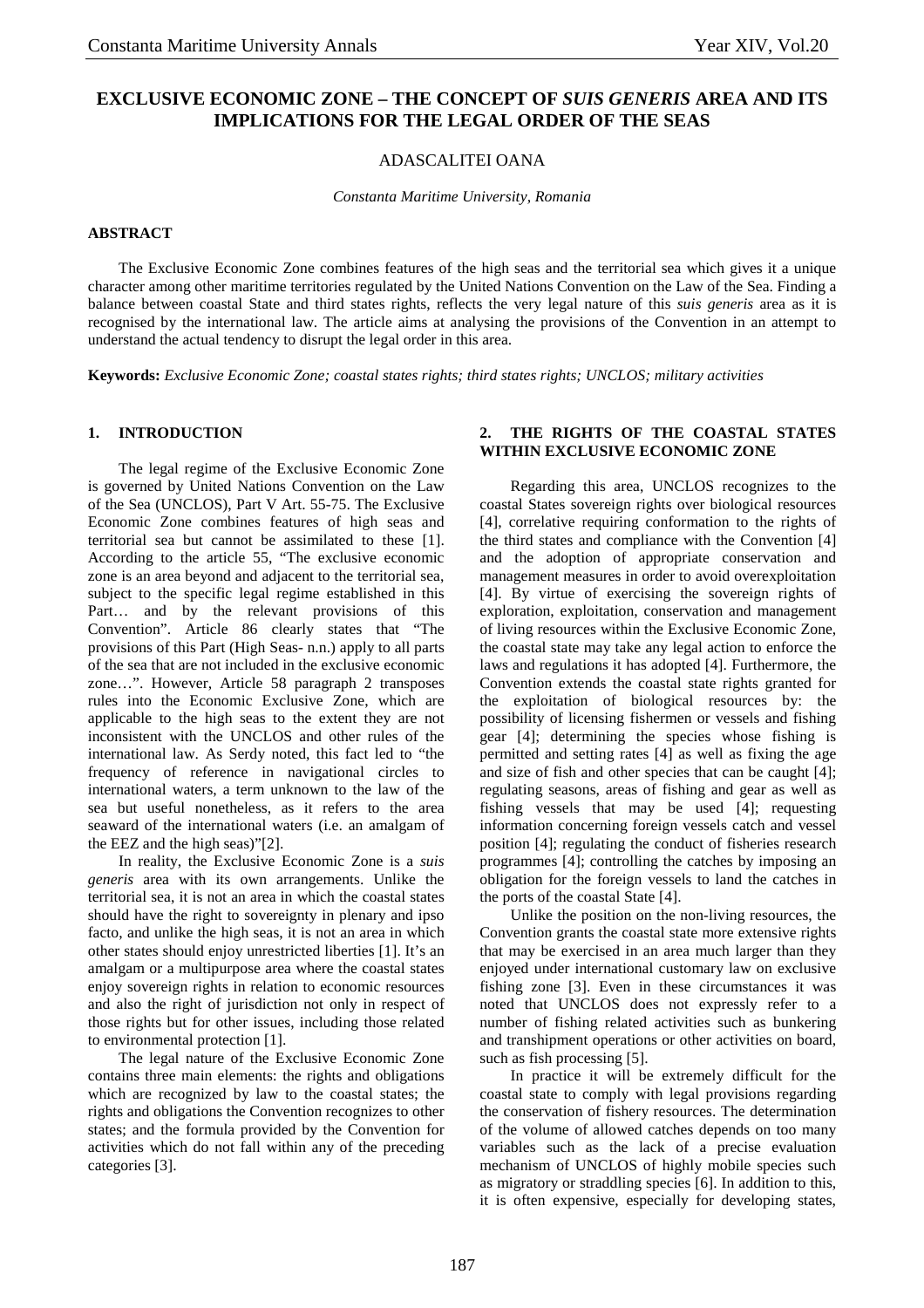and inadequate for the relevant data collection and analysis [6]. The obligation to determine the volume of allowed catches is irrelevant given the fact that the coastal state can manipulate the information to appear as not having a surplus and it can thus circumvent the requirement to allow other countries access to its biological resources [6].

Moreover, it is considered that the scheme offered by the Convention for the authorized amount of catches is not appropriate for common stocks. The decisive factor for the conservation of these species with such a complex nature is particularly an agreement on a comprehensive management scheme and not the establishment of regional shares for the amount of authorized catches that forms a barrier to the rational directing fishing operations [7]. On the other hand, it will be very difficult for a third country to challenge the authorized volume of catches due to the lack of a dispute settlement mechanism with respect to the conservation of living resources in the exclusive economic zone [6].

The Maximum Sustainable Yield is also a contested concept of the conservation objective because it doesn't take into account a series of factors such as the economic objectives or ecological relationship of species, the habitat quality conditions, the limits of the biomass within the area concerned [6].

Under the terms of Article 56, paragraph 1, the coastal state equally enjoys the sovereign rights on the non-living resources "of the seabed, its subsoil and superjacent waters". The legal regime for the coastal state is identical with the benefiting states on seabed resources in the 1958 Geneva Convention on the Continental Shelf and international customary law [3].

Under the regime established for both the Exclusive Economic Zone and the continental shelf, the coastal state enjoys unfettered rights of exploration and exploitation of non-living resources located under the seabed such as oil or minerals without the obligation of judicious use or conservation [1]. Also, the coastal state has "sovereign rights… with regard to other activities for the economic exploitation and exploration of the zone, such as the production of energy from the water, currents and winds" [4]. The article, designed to anticipate future technological developments, has gained increasing relevance under exploitation of renewable energy conditions [1].

In addition to sovereign rights, the Convention offers the coastal state jurisdiction over artificial islands, installations and structures used for economic purposes and installations and structures which may interfere with the exercise of the rights of the coastal state in the zone [4]. The provision does not however preclude other states to deploy listening devices or other devices used for military purposes [8] to which the coastal state shall have no jurisdiction [3].

A number of measures will be taken in the interest of navigation safety. The coastal state shall proper notify the construction of artificial islands, installations and structures [4] and may, where necessary, establish safety zones which shall not exceed a distance of 500 metres around such structures [4]. Artificial islands, installations or structures may not be established; the safety zones around these areas are not allowed because they might interfere while using the recognized sea lanes essential to international navigation [4]. In practice, the states have imposed by national law all sorts of restrictions on navigation and on other activities in the vicinity of artificial islands affecting the interests of other states regarding *jus communicationis* [7].

In the Exclusive Economic Zone, as provided by the relevant provisions of the Convention, the coastal state has jurisdiction over other two activities respectively. marine scientific research and the protection and preservation of the marine environment [4].

Part XIII of the UNCLOS details the conduct of marine scientific research. The marine scientific research is not a term defined by the Convention but it is often used to describe those activities in ocean and coastal waters designed for expanding the scientific knowledge of marine environment [9]. The marine scientific research includes marine biology, fisheries research, oceanography, geological and geophysical scientific research, ocean drilling scientific research [9]. The lack of clarity of the Convention made some activities such as hydro graphic studies, considered by the coastal state as a threat to national security, take place under the umbrella term ambiguity [9].

The marine scientific research in the Exclusive Economic Zone will be conducted by the third states only with the consent of the coastal state [4] exclusively for peaceful purposes and in order to increase scientific knowledge of the marine environment for the benefit of all mankind [4]. The consent shall be granted in normal circumstances [4] which imply even "the absence of diplomatic relations between the coastal State and the researching state" [4].

Situations of abnormal circumstances can be considered imminent danger of an armed conflict or a legal dispute concerning the delimitation of maritime boundaries in the area where marine scientific research is to be conducted [10].

The consent may be refused in certain strictly defined conditions: if that project is of direct significance for the exploration and exploitation of natural resources [4]; if it involves the construction, operation or use of artificial islands, installations and structures [4]; if the information regarding the nature and objectives of the project is inaccurate or the contract statements from a prior research project have not been paid to the coastal state [4].

The states which intend to undertake marine scientific research in the Exclusive Economic Zone of a coastal state shall provide that state with a series of information regarding the project to conduct [4]. In accordance with Article 56 paragraph 1(iii), within the Exclusive Economic Zone, the coastal state has jurisdiction as provided for in the relevant provisions of this Convention with regard to protection and preservation of the marine environment. The relevant provisions to which reference is made are contained in Part XII. The coastal states shall adopt laws and regulations regarding the marine pollution arising from seabed activities, subject to their jurisdiction, and from artificial islands, installations and structures under their jurisdiction [4]. The states shall adopt laws and regulations on pollution of the marine environment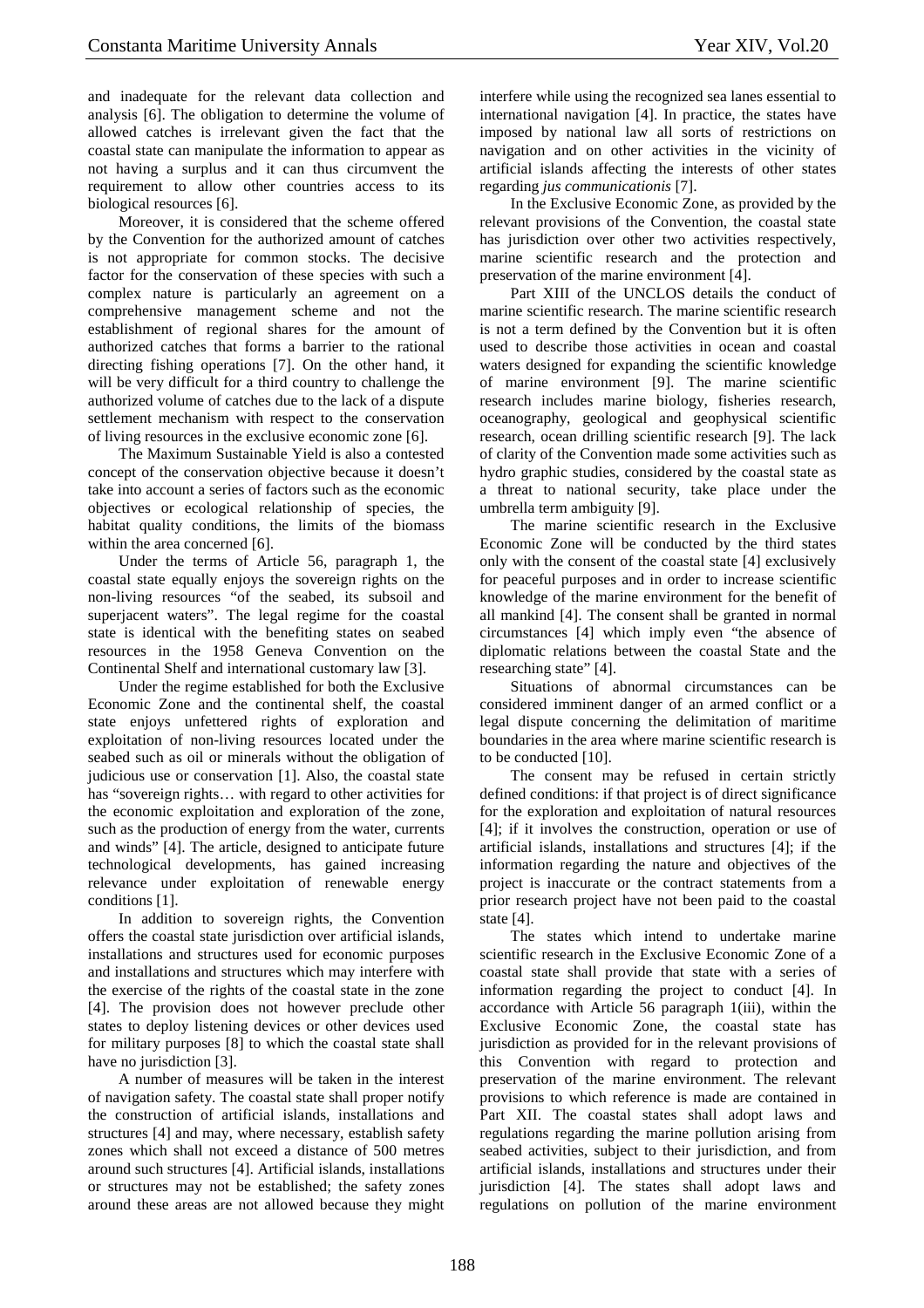resulted from dumping [4]. The coastal states may, in respect of their Exclusive Economic Zones, adopt laws and regulations regarding the pollution from vessels [4]. The rights of the coastal state under UNCLOS is a novelty from the previous period where the only powers given to state were measures in the event of maritime accidents threatening or causing serious oil pollution and which were adopted under the 1969 International Convention relating to the intervention on the high seas in the event of a maritime accident [3].

Depending on the nature of pollution, the rights of the coastal state differ. Regarding installations and dumping, the coastal state has a large discretion and may adopt laws and regulations which are more stringent than those contained in international standards. As for pollution from ships, the powers afforded to the coastal state are more limited, being forced to comply with the international standards contained within the IMO conventions [1]. Where there is clear objective evidence that a vessel navigating in the Exclusive Economic Zone of a state has committed a violation of the applicable international laws and regulations concerning pollution, that state may institute proceedings, including detention of the vessel, in accordance with its laws [4].

The powers given to the coastal state are balanced by measures which prevent possible abuses on international shipping [5]. The ship shall be released even in the case of violation of the applicable laws and regulations or of the international rules and standards subject to prior bonding or other financial guarantee [4]. Proceedings to impose penalties in respect of any violation of applicable laws and regulations or of international rules and standards shall be suspended upon the taking of proceedings to impose penalties in respect of corresponding charges [4] by the flag State and only monetary penalties may be imposed [4].

# **3. THIRD STATES RIGHTS WITHIN THE EXCLUSIVE ECONOMIC ZONE**

Within the Exclusive Economic Zone other states enjoy the freedom of navigation, over flight and laying of submarine cables and pipelines, as well as the freedom of using the sea for other internationally lawful purposes related to these freedoms and compatible with the other provisions of this Convention [4]. In exercising their rights and performing their duties under this Convention within the Exclusive Economic Zone, the states shall have due regard to the rights and duties of the coastal state and shall comply with the laws and regulations adopted by the coastal state [4].

The rights given to third states are subject to a number of limitations. First, the rights and obligations of third states are governed by the provisions of Articles 88-115 applicable to the high seas as well as by other pertinent rules of international law in so far as they are not incompatible with the UNCLOS [4]. Secondly, third states are obliged to exercise these rights and freedoms with due regard for the interests of other states concerning activities taking place in this area [4]. There is no explicit delimitation based on security criteria afforded to the coastal state beyond those associated with the third state rights. The unique restriction in conducting military activities within the Exclusive Economic Zone of another state will be subject to noninterference with the rights of other users [11]. Definitively, although it is no clear stated that military activities are among freedom of navigation, over flight and other legitimate uses of the sea available under Articles 58 and 97 from UNCLOS, the maritime powers have sought to ensure at negotiations for UNCLOS III that these military operations shall not be excluded from this area [12]. The United States insist upon the freedom of conducting military activities within the Exclusive Economic Zone, being concerned about the fact that its mobility and its naval and aerial access will be severely restricted by the international tendency of "broadening of the jurisdiction" [12]. Causes of concern are in sight. The military activities include manoeuvres of intervention forces, flying missions, military exercises, spatial and telecommunications activities, surveillance activities and intelligence gathering, collecting data on the marine environment, exercises and weapons testing [12: 8].

A number of states among which India, Pakistan, Bangladesh have questioned the right of other states to conduct military activities in the area based on the fact that these may threaten their national security and undermine their sovereignty upon resources [12]. The attempts made to reach a compromise have not yet found the answer. The meeting of Group 21 held between 15- 18 September 2005 in Tokyo has reached an agreement concerning the *Guidelines related to navigation and over flight within the Economic Exclusive Zone* [12] but they are soft law and by consequence they lack practical utility.

Many states have chosen to delimitate security zones within the Exclusive Economic Zone with special reference to military activities [11]. Other states banned not only military activities, manoeuvres and weapons testing but they also imposed restriction on navigation and over flight in the interest of national security, in particular to prevent proliferation of weapons of mass power destruction [1]. Australia established a "Maritime Identification Zone" of 1000 nautical miles in which all ships, except agreement ships, are required to provide information before reaching an Australian port [1].

Another problem is represented by the ships carrying dangerous cargo within the Exclusive Economic Zone. Unlike provisions related to territorial sea contained by Article 23, there is no text law within UNCLOS which should regulate the navigation of ships transporting this type of cargo. By consequence, it is difficult to imagine the way in which the coastal states may claim it in order to regulate navigation of such ships [11]. Many states have reserved the right to exclude ships carrying dangerous goods, particularly nuclear material in transit to nuclear power plants, reprocessing plants and waste to disposal [1]. New Zeeland, South Africa, Mauritius, Argentina, Columbia, Dominican Republic are among the states who have done so [1]. In the absence of compliance with the provisions of UNCLOS, justification was found in the provisions of the international environmental law and in particular, in the precautionary principle [1].